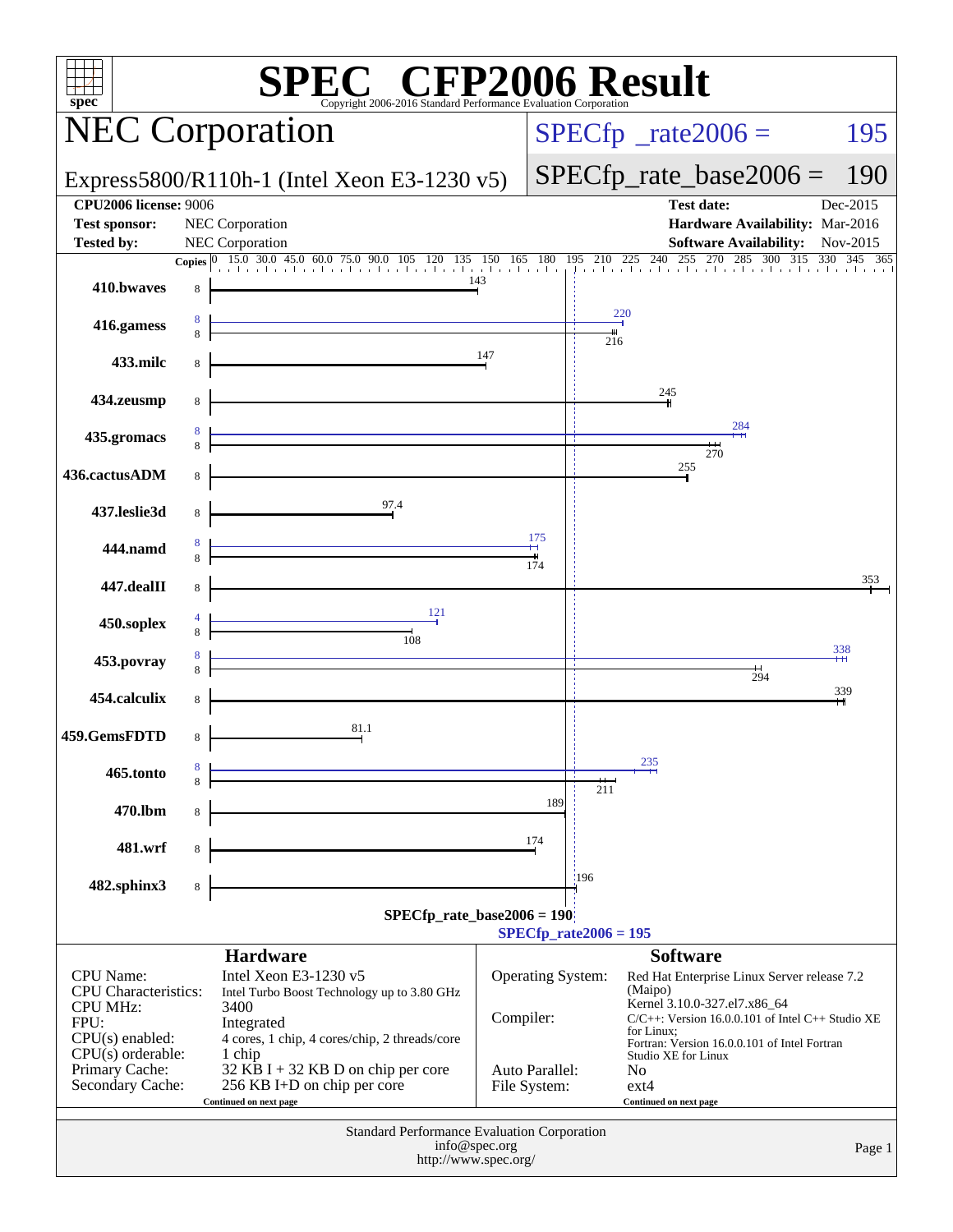

# NEC Corporation

#### $SPECTp_rate2006 = 195$

#### Express5800/R110h-1 (Intel Xeon E3-1230 v5)

## [SPECfp\\_rate\\_base2006 =](http://www.spec.org/auto/cpu2006/Docs/result-fields.html#SPECfpratebase2006) 190

| <b>CPU2006 license: 9006</b>                                               |                                                                                                             |                                                                                    | <b>Test date:</b><br>Dec-2015                                    |
|----------------------------------------------------------------------------|-------------------------------------------------------------------------------------------------------------|------------------------------------------------------------------------------------|------------------------------------------------------------------|
| <b>Test sponsor:</b>                                                       | NEC Corporation                                                                                             |                                                                                    | <b>Hardware Availability: Mar-2016</b>                           |
| <b>Tested by:</b>                                                          | <b>NEC</b> Corporation                                                                                      |                                                                                    | <b>Software Availability:</b><br>Nov-2015                        |
| L3 Cache:<br>Other Cache:<br>Memory:<br>Disk Subsystem:<br>Other Hardware: | 8 MB I+D on chip per chip<br>None<br>16 GB (2 x 8 GB 2Rx8 PC4-2133P-E)<br>1 x 500 GB SATA, 7200 RPM<br>None | <b>System State:</b><br><b>Base Pointers:</b><br>Peak Pointers:<br>Other Software: | Run level 3 (multi-user)<br>$32/64$ -bit<br>$32/64$ -bit<br>None |

| <b>Results Table</b> |               |                                                                                                          |             |                |       |                |              |                |                |              |                |              |                |              |
|----------------------|---------------|----------------------------------------------------------------------------------------------------------|-------------|----------------|-------|----------------|--------------|----------------|----------------|--------------|----------------|--------------|----------------|--------------|
|                      |               |                                                                                                          | <b>Peak</b> |                |       |                |              |                |                |              |                |              |                |              |
| <b>Benchmark</b>     | <b>Copies</b> | <b>Seconds</b>                                                                                           | Ratio       | <b>Seconds</b> | Ratio | <b>Seconds</b> | <b>Ratio</b> | <b>Copies</b>  | <b>Seconds</b> | <b>Ratio</b> | <b>Seconds</b> | <b>Ratio</b> | <b>Seconds</b> | <b>Ratio</b> |
| 410.bwayes           | 8             | 761                                                                                                      | 143         | 762            | 143   | 761            | 143          | 8              | 761            | 143          | 762            | 143          | 761            | 143          |
| 416.gamess           | 8             | 725                                                                                                      | 216         | 721            | 217   | 729            | 215          | 8              | 711            | 220          | 710            | 221          | 711            | 220          |
| $433$ .milc          | 8             | 498                                                                                                      | 147         | 499            | 147   | 499            | 147          | $\overline{8}$ | 498            | 147          | 499            | 147          | 499            | 147          |
| $434$ . zeusmp       | 8             | 298                                                                                                      | 244         | 298            | 245   | 296            | 246          | 8              | 298            | 244          | 298            | 245          | 296            | 246          |
| 435.gromacs          | 8             | 212                                                                                                      | 270         | 214            | 267   | 210            | 273          | 8              | 204            | 280          | 199            | 286          | 201            | 284          |
| 436.cactusADM        | 8             | 375                                                                                                      | 255         | 374            | 255   | 376            | 254          | 8              | 375            | 255          | 374            | 255          | 376            | 254          |
| 437.leslie3d         | 8             | 772                                                                                                      | 97.4        | 771            | 97.6  | 772            | 97.4         | 8              | 772            | 97.4         | 771            | 97.6         | 772            | 97.4         |
| 444.namd             | 8             | 369                                                                                                      | 174         | 367            | 175   | 371            | 173          | 8              | 367            | 175          | 367            | 175          | 375            | 171          |
| $447$ .dealII        | 8             | 259                                                                                                      | 353         | 252            | 363   | 259            | 353          | 8              | 259            | 353          | 252            | 363          | 259            | 353          |
| $450$ .soplex        | 8             | 618                                                                                                      | 108         | 619            | 108   | 618            | 108          | 4              | 275            | 121          | 275            | 121          | 275            | <b>121</b>   |
| 453.povray           | 8             | 145                                                                                                      | 294         | 144            | 295   | 146            | 292          | 8              | 125            | 340          | 127            | 335          | 126            | 338          |
| 454.calculix         | 8             | 195                                                                                                      | 339         | 195            | 339   | 197            | 335          | $\overline{8}$ | 195            | 339          | 195            | 339          | 197            | 335          |
| 459.GemsFDTD         | 8             | 1046                                                                                                     | 81.1        | 1047           | 81.0  | 1047           | 81.1         | 8              | 1046           | 81.1         | 1047           | 81.0         | 1047           | 81.1         |
| $465$ .tonto         | 8             | 378                                                                                                      | 208         | 373            | 211   | 363            | 217          | 8              | 347            | 227          | 335            | 235          | 330            | 239          |
| 470.1bm              | 8             | 580                                                                                                      | 189         | 580            | 190   | 580            | 189          | 8              | 580            | 189          | 580            | 190          | 580            | 189          |
| 481.wrf              | 8             | 515                                                                                                      | 174         | 514            | 174   | 515            | 174          | 8              | 515            | 174          | 514            | 174          | 515            | 174          |
| 482.sphinx3          | 8             | 796                                                                                                      | 196         | 797            | 196   | 797            | 196          | $\overline{8}$ | 796            | 196          | 797            | 196          | 797            | 196          |
|                      |               | Results appear in the order in which they were run. Bold underlined text indicates a median measurement. |             |                |       |                |              |                |                |              |                |              |                |              |

**[Submit Notes](http://www.spec.org/auto/cpu2006/Docs/result-fields.html#SubmitNotes)**

 The taskset mechanism was used to bind copies to processors. The config file option 'submit' was used to generate taskset commands to bind each copy to a specific processor. For details, please see the config file.

#### **[Operating System Notes](http://www.spec.org/auto/cpu2006/Docs/result-fields.html#OperatingSystemNotes)**

Stack size set to unlimited using "ulimit -s unlimited"

#### **[Platform Notes](http://www.spec.org/auto/cpu2006/Docs/result-fields.html#PlatformNotes)**

 BIOS Settings: Power Management Policy: Custom Energy Performance: Performance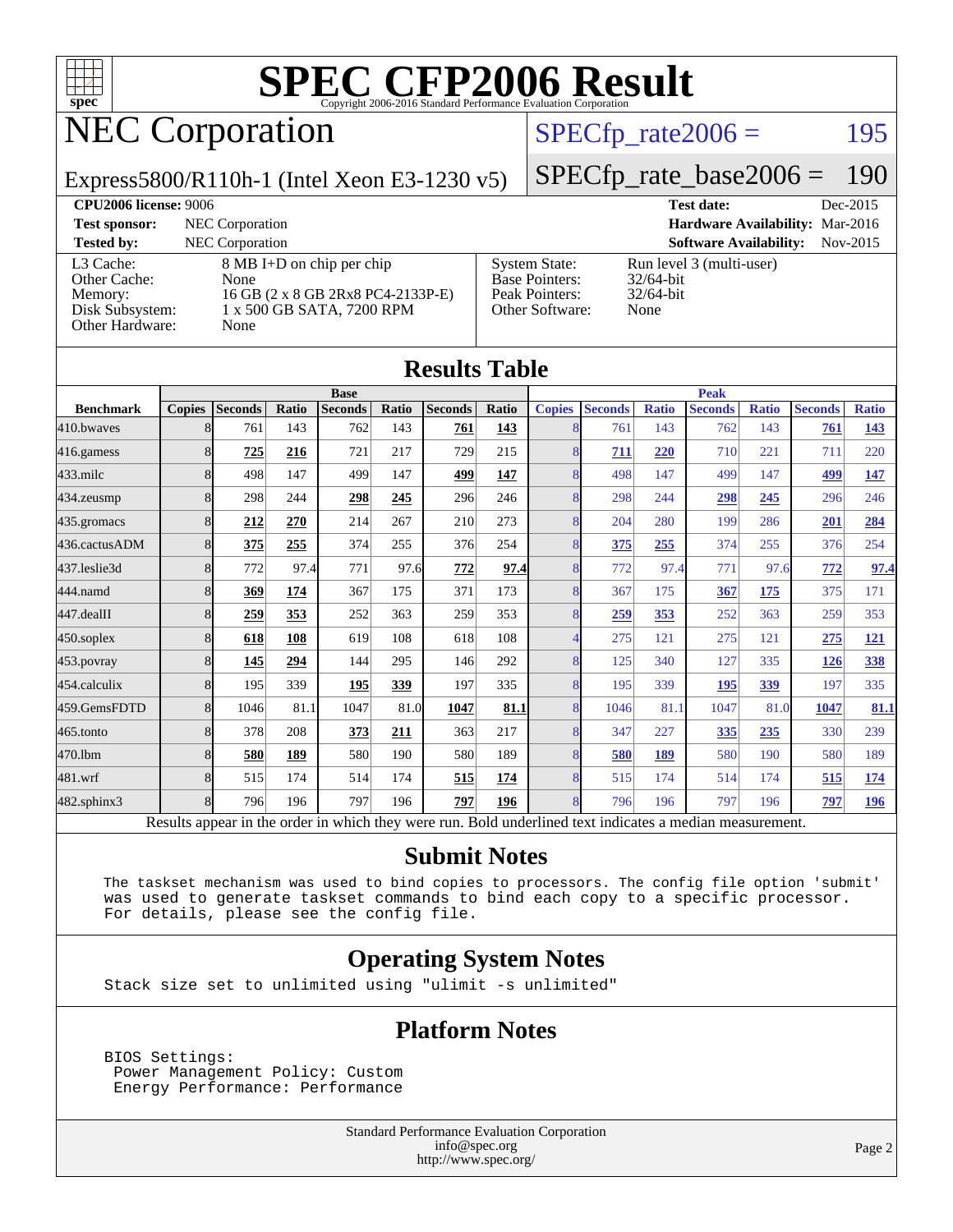

## NEC Corporation

 $SPECTp_rate2006 = 195$ 

Express5800/R110h-1 (Intel Xeon E3-1230 v5)

**[Test sponsor:](http://www.spec.org/auto/cpu2006/Docs/result-fields.html#Testsponsor)** NEC Corporation **[Hardware Availability:](http://www.spec.org/auto/cpu2006/Docs/result-fields.html#HardwareAvailability)** Mar-2016 **[Tested by:](http://www.spec.org/auto/cpu2006/Docs/result-fields.html#Testedby)** NEC Corporation **[Software Availability:](http://www.spec.org/auto/cpu2006/Docs/result-fields.html#SoftwareAvailability)** Nov-2015

[SPECfp\\_rate\\_base2006 =](http://www.spec.org/auto/cpu2006/Docs/result-fields.html#SPECfpratebase2006) 190 **[CPU2006 license:](http://www.spec.org/auto/cpu2006/Docs/result-fields.html#CPU2006license)** 9006 **[Test date:](http://www.spec.org/auto/cpu2006/Docs/result-fields.html#Testdate)** Dec-2015

**[General Notes](http://www.spec.org/auto/cpu2006/Docs/result-fields.html#GeneralNotes)**

Environment variables set by runspec before the start of the run: LD LIBRARY PATH = "/home/cpu2006/libs/32:/home/cpu2006/libs/64:/home/cpu2006/sh"

 Binaries compiled on a system with 1x Intel Core i5-4670K CPU + 32GB memory using RedHat EL 7.1 Transparent Huge Pages enabled with: echo always > /sys/kernel/mm/transparent\_hugepage/enabled

#### **[Base Compiler Invocation](http://www.spec.org/auto/cpu2006/Docs/result-fields.html#BaseCompilerInvocation)**

[C benchmarks](http://www.spec.org/auto/cpu2006/Docs/result-fields.html#Cbenchmarks): [icc -m64](http://www.spec.org/cpu2006/results/res2016q1/cpu2006-20160125-38798.flags.html#user_CCbase_intel_icc_64bit_0b7121f5ab7cfabee23d88897260401c)

[C++ benchmarks:](http://www.spec.org/auto/cpu2006/Docs/result-fields.html#CXXbenchmarks) [icpc -m64](http://www.spec.org/cpu2006/results/res2016q1/cpu2006-20160125-38798.flags.html#user_CXXbase_intel_icpc_64bit_bedb90c1146cab66620883ef4f41a67e)

[Fortran benchmarks](http://www.spec.org/auto/cpu2006/Docs/result-fields.html#Fortranbenchmarks): [ifort -m64](http://www.spec.org/cpu2006/results/res2016q1/cpu2006-20160125-38798.flags.html#user_FCbase_intel_ifort_64bit_ee9d0fb25645d0210d97eb0527dcc06e)

[Benchmarks using both Fortran and C](http://www.spec.org/auto/cpu2006/Docs/result-fields.html#BenchmarksusingbothFortranandC): [icc -m64](http://www.spec.org/cpu2006/results/res2016q1/cpu2006-20160125-38798.flags.html#user_CC_FCbase_intel_icc_64bit_0b7121f5ab7cfabee23d88897260401c) [ifort -m64](http://www.spec.org/cpu2006/results/res2016q1/cpu2006-20160125-38798.flags.html#user_CC_FCbase_intel_ifort_64bit_ee9d0fb25645d0210d97eb0527dcc06e)

 $410.1$   $\ldots$  paper apt tpc.

#### **[Base Portability Flags](http://www.spec.org/auto/cpu2006/Docs/result-fields.html#BasePortabilityFlags)**

| 410.0Waves: -DSPEC CPU LP64                |                                                                |
|--------------------------------------------|----------------------------------------------------------------|
| 416.gamess: -DSPEC_CPU_LP64                |                                                                |
| 433.milc: -DSPEC CPU LP64                  |                                                                |
| 434.zeusmp: -DSPEC_CPU_LP64                |                                                                |
| 435.gromacs: -DSPEC_CPU_LP64 -nofor_main   |                                                                |
| 436.cactusADM: -DSPEC CPU LP64 -nofor main |                                                                |
| 437.leslie3d: -DSPEC CPU LP64              |                                                                |
| 444.namd: -DSPEC CPU LP64                  |                                                                |
| 447.dealII: -DSPEC_CPU_LP64                |                                                                |
| 450.soplex: -DSPEC_CPU_LP64                |                                                                |
| 453.povray: -DSPEC_CPU_LP64                |                                                                |
| 454.calculix: -DSPEC CPU LP64 -nofor main  |                                                                |
| 459.GemsFDTD: -DSPEC CPU LP64              |                                                                |
| 465.tonto: - DSPEC CPU LP64                |                                                                |
| 470.1bm: - DSPEC CPU LP64                  |                                                                |
|                                            | 481.wrf: -DSPEC_CPU_LP64 -DSPEC_CPU_CASE_FLAG -DSPEC_CPU_LINUX |
| 482.sphinx3: -DSPEC_CPU_LP64               |                                                                |
|                                            |                                                                |

#### **[Base Optimization Flags](http://www.spec.org/auto/cpu2006/Docs/result-fields.html#BaseOptimizationFlags)**

[C benchmarks](http://www.spec.org/auto/cpu2006/Docs/result-fields.html#Cbenchmarks):

[-xCORE-AVX2](http://www.spec.org/cpu2006/results/res2016q1/cpu2006-20160125-38798.flags.html#user_CCbase_f-xAVX2_5f5fc0cbe2c9f62c816d3e45806c70d7) [-ipo](http://www.spec.org/cpu2006/results/res2016q1/cpu2006-20160125-38798.flags.html#user_CCbase_f-ipo) [-O3](http://www.spec.org/cpu2006/results/res2016q1/cpu2006-20160125-38798.flags.html#user_CCbase_f-O3) [-no-prec-div](http://www.spec.org/cpu2006/results/res2016q1/cpu2006-20160125-38798.flags.html#user_CCbase_f-no-prec-div) [-opt-prefetch](http://www.spec.org/cpu2006/results/res2016q1/cpu2006-20160125-38798.flags.html#user_CCbase_f-opt-prefetch) [-auto-p32](http://www.spec.org/cpu2006/results/res2016q1/cpu2006-20160125-38798.flags.html#user_CCbase_f-auto-p32) [-ansi-alias](http://www.spec.org/cpu2006/results/res2016q1/cpu2006-20160125-38798.flags.html#user_CCbase_f-ansi-alias) [-opt-mem-layout-trans=3](http://www.spec.org/cpu2006/results/res2016q1/cpu2006-20160125-38798.flags.html#user_CCbase_f-opt-mem-layout-trans_a7b82ad4bd7abf52556d4961a2ae94d5) Continued on next page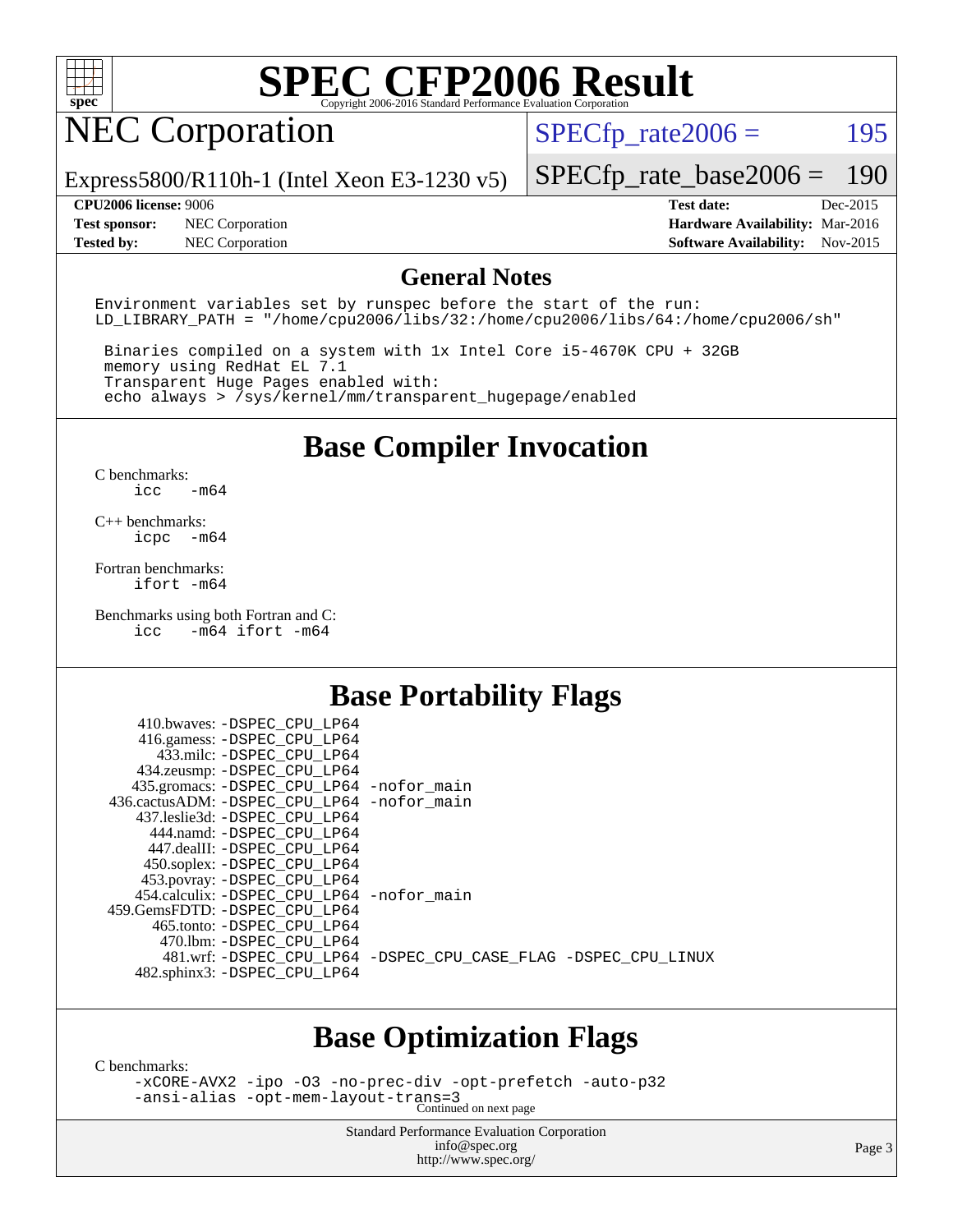

NEC Corporation

 $SPECTp_rate2006 = 195$ 

Express5800/R110h-1 (Intel Xeon E3-1230 v5)

[SPECfp\\_rate\\_base2006 =](http://www.spec.org/auto/cpu2006/Docs/result-fields.html#SPECfpratebase2006) 190

**[Tested by:](http://www.spec.org/auto/cpu2006/Docs/result-fields.html#Testedby)** NEC Corporation **[Software Availability:](http://www.spec.org/auto/cpu2006/Docs/result-fields.html#SoftwareAvailability)** Nov-2015

**[CPU2006 license:](http://www.spec.org/auto/cpu2006/Docs/result-fields.html#CPU2006license)** 9006 **[Test date:](http://www.spec.org/auto/cpu2006/Docs/result-fields.html#Testdate)** Dec-2015 **[Test sponsor:](http://www.spec.org/auto/cpu2006/Docs/result-fields.html#Testsponsor)** NEC Corporation **[Hardware Availability:](http://www.spec.org/auto/cpu2006/Docs/result-fields.html#HardwareAvailability)** Mar-2016

#### **[Base Optimization Flags \(Continued\)](http://www.spec.org/auto/cpu2006/Docs/result-fields.html#BaseOptimizationFlags)**

[C++ benchmarks:](http://www.spec.org/auto/cpu2006/Docs/result-fields.html#CXXbenchmarks)

[-xCORE-AVX2](http://www.spec.org/cpu2006/results/res2016q1/cpu2006-20160125-38798.flags.html#user_CXXbase_f-xAVX2_5f5fc0cbe2c9f62c816d3e45806c70d7) [-ipo](http://www.spec.org/cpu2006/results/res2016q1/cpu2006-20160125-38798.flags.html#user_CXXbase_f-ipo) [-O3](http://www.spec.org/cpu2006/results/res2016q1/cpu2006-20160125-38798.flags.html#user_CXXbase_f-O3) [-no-prec-div](http://www.spec.org/cpu2006/results/res2016q1/cpu2006-20160125-38798.flags.html#user_CXXbase_f-no-prec-div) [-opt-prefetch](http://www.spec.org/cpu2006/results/res2016q1/cpu2006-20160125-38798.flags.html#user_CXXbase_f-opt-prefetch) [-auto-p32](http://www.spec.org/cpu2006/results/res2016q1/cpu2006-20160125-38798.flags.html#user_CXXbase_f-auto-p32) [-ansi-alias](http://www.spec.org/cpu2006/results/res2016q1/cpu2006-20160125-38798.flags.html#user_CXXbase_f-ansi-alias) [-opt-mem-layout-trans=3](http://www.spec.org/cpu2006/results/res2016q1/cpu2006-20160125-38798.flags.html#user_CXXbase_f-opt-mem-layout-trans_a7b82ad4bd7abf52556d4961a2ae94d5)

[Fortran benchmarks](http://www.spec.org/auto/cpu2006/Docs/result-fields.html#Fortranbenchmarks):

[-xCORE-AVX2](http://www.spec.org/cpu2006/results/res2016q1/cpu2006-20160125-38798.flags.html#user_FCbase_f-xAVX2_5f5fc0cbe2c9f62c816d3e45806c70d7) [-ipo](http://www.spec.org/cpu2006/results/res2016q1/cpu2006-20160125-38798.flags.html#user_FCbase_f-ipo) [-O3](http://www.spec.org/cpu2006/results/res2016q1/cpu2006-20160125-38798.flags.html#user_FCbase_f-O3) [-no-prec-div](http://www.spec.org/cpu2006/results/res2016q1/cpu2006-20160125-38798.flags.html#user_FCbase_f-no-prec-div) [-opt-prefetch](http://www.spec.org/cpu2006/results/res2016q1/cpu2006-20160125-38798.flags.html#user_FCbase_f-opt-prefetch)

[Benchmarks using both Fortran and C](http://www.spec.org/auto/cpu2006/Docs/result-fields.html#BenchmarksusingbothFortranandC):

[-xCORE-AVX2](http://www.spec.org/cpu2006/results/res2016q1/cpu2006-20160125-38798.flags.html#user_CC_FCbase_f-xAVX2_5f5fc0cbe2c9f62c816d3e45806c70d7) [-ipo](http://www.spec.org/cpu2006/results/res2016q1/cpu2006-20160125-38798.flags.html#user_CC_FCbase_f-ipo) [-O3](http://www.spec.org/cpu2006/results/res2016q1/cpu2006-20160125-38798.flags.html#user_CC_FCbase_f-O3) [-no-prec-div](http://www.spec.org/cpu2006/results/res2016q1/cpu2006-20160125-38798.flags.html#user_CC_FCbase_f-no-prec-div) [-opt-prefetch](http://www.spec.org/cpu2006/results/res2016q1/cpu2006-20160125-38798.flags.html#user_CC_FCbase_f-opt-prefetch) [-auto-p32](http://www.spec.org/cpu2006/results/res2016q1/cpu2006-20160125-38798.flags.html#user_CC_FCbase_f-auto-p32) [-ansi-alias](http://www.spec.org/cpu2006/results/res2016q1/cpu2006-20160125-38798.flags.html#user_CC_FCbase_f-ansi-alias) [-opt-mem-layout-trans=3](http://www.spec.org/cpu2006/results/res2016q1/cpu2006-20160125-38798.flags.html#user_CC_FCbase_f-opt-mem-layout-trans_a7b82ad4bd7abf52556d4961a2ae94d5)

#### **[Peak Compiler Invocation](http://www.spec.org/auto/cpu2006/Docs/result-fields.html#PeakCompilerInvocation)**

[C benchmarks](http://www.spec.org/auto/cpu2006/Docs/result-fields.html#Cbenchmarks):  $\text{icc}$  -m64

[C++ benchmarks \(except as noted below\):](http://www.spec.org/auto/cpu2006/Docs/result-fields.html#CXXbenchmarksexceptasnotedbelow) [icpc -m64](http://www.spec.org/cpu2006/results/res2016q1/cpu2006-20160125-38798.flags.html#user_CXXpeak_intel_icpc_64bit_bedb90c1146cab66620883ef4f41a67e)

450.soplex: [icpc -m32 -L/opt/intel/compilers\\_and\\_libraries\\_2016/linux/compiler/lib/ia32\\_lin](http://www.spec.org/cpu2006/results/res2016q1/cpu2006-20160125-38798.flags.html#user_peakCXXLD450_soplex_intel_icpc_b4f50a394bdb4597aa5879c16bc3f5c5)

[Fortran benchmarks](http://www.spec.org/auto/cpu2006/Docs/result-fields.html#Fortranbenchmarks): [ifort -m64](http://www.spec.org/cpu2006/results/res2016q1/cpu2006-20160125-38798.flags.html#user_FCpeak_intel_ifort_64bit_ee9d0fb25645d0210d97eb0527dcc06e)

[Benchmarks using both Fortran and C](http://www.spec.org/auto/cpu2006/Docs/result-fields.html#BenchmarksusingbothFortranandC):<br>icc -m64 ifort -m64  $-m64$  ifort  $-m64$ 

#### **[Peak Portability Flags](http://www.spec.org/auto/cpu2006/Docs/result-fields.html#PeakPortabilityFlags)**

| 410.bwaves: -DSPEC CPU LP64                |
|--------------------------------------------|
| 416.gamess: -DSPEC_CPU_LP64                |
| 433.milc: -DSPEC CPU LP64                  |
| 434.zeusmp: -DSPEC_CPU_LP64                |
| 435.gromacs: -DSPEC_CPU_LP64 -nofor_main   |
| 436.cactusADM: -DSPEC_CPU_LP64 -nofor_main |
| 437.leslie3d: -DSPEC CPU LP64              |
| 444.namd: -DSPEC CPU LP64                  |
| 447.dealII: -DSPEC_CPU_LP64                |
| 450.soplex: -D_FILE_OFFSET_BITS=64         |
| 453.povray: -DSPEC_CPU_LP64                |
| 454.calculix: -DSPEC_CPU_LP64 -nofor_main  |
| 459.GemsFDTD: -DSPEC_CPU_LP64              |
| 465.tonto: - DSPEC CPU LP64                |

Continued on next page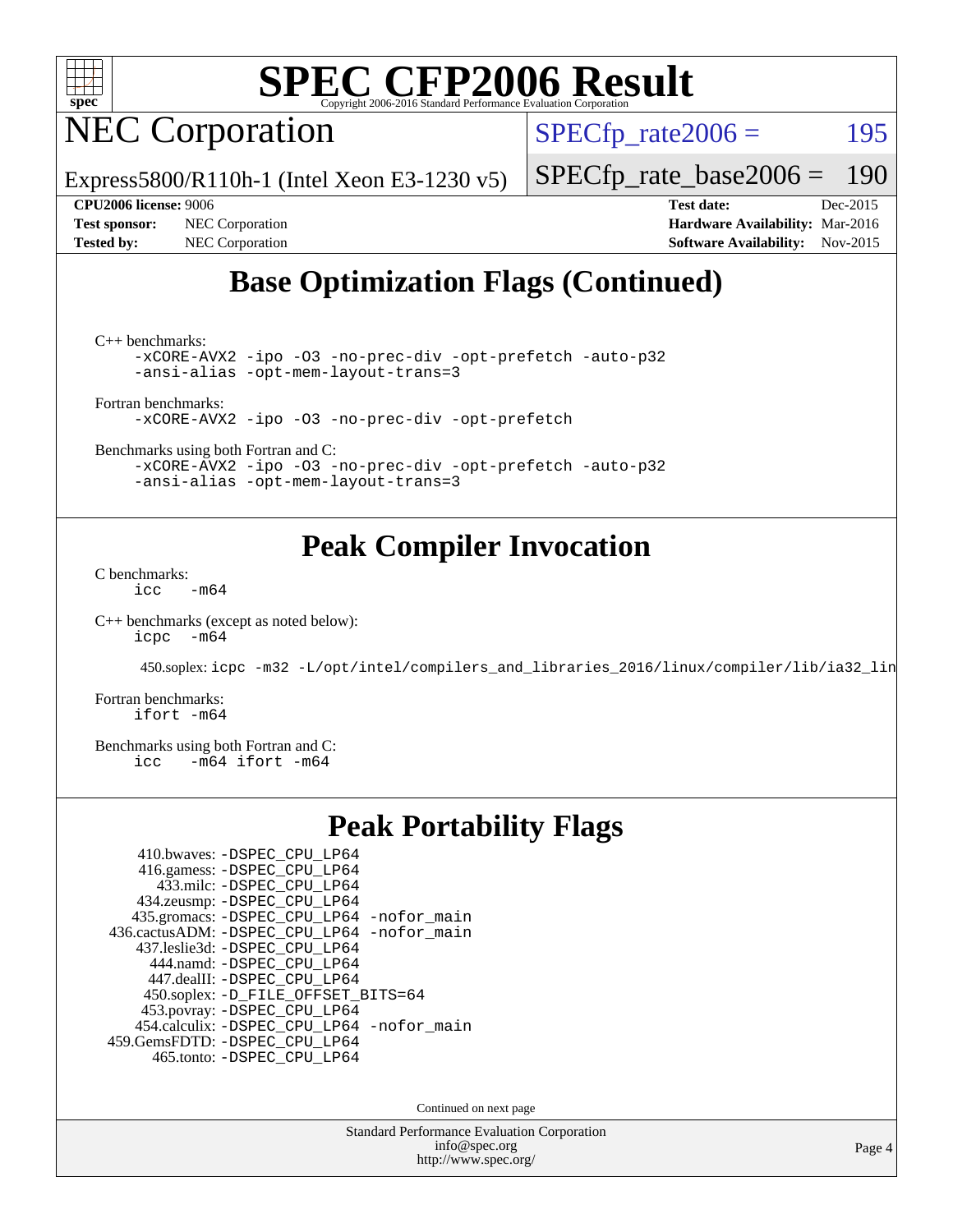

# **NEC Corporation**

 $SPECTp\_rate2006 = 195$ 

Express5800/R110h-1 (Intel Xeon E3-1230 v5)

**[Tested by:](http://www.spec.org/auto/cpu2006/Docs/result-fields.html#Testedby)** NEC Corporation **[Software Availability:](http://www.spec.org/auto/cpu2006/Docs/result-fields.html#SoftwareAvailability)** Nov-2015

**[CPU2006 license:](http://www.spec.org/auto/cpu2006/Docs/result-fields.html#CPU2006license)** 9006 **[Test date:](http://www.spec.org/auto/cpu2006/Docs/result-fields.html#Testdate)** Dec-2015 **[Test sponsor:](http://www.spec.org/auto/cpu2006/Docs/result-fields.html#Testsponsor)** NEC Corporation **NEC Corporation [Hardware Availability:](http://www.spec.org/auto/cpu2006/Docs/result-fields.html#HardwareAvailability)** Mar-2016

[SPECfp\\_rate\\_base2006 =](http://www.spec.org/auto/cpu2006/Docs/result-fields.html#SPECfpratebase2006) 190

## **[Peak Portability Flags \(Continued\)](http://www.spec.org/auto/cpu2006/Docs/result-fields.html#PeakPortabilityFlags)**

470.lbm: [-DSPEC\\_CPU\\_LP64](http://www.spec.org/cpu2006/results/res2016q1/cpu2006-20160125-38798.flags.html#suite_peakPORTABILITY470_lbm_DSPEC_CPU_LP64)

 481.wrf: [-DSPEC\\_CPU\\_LP64](http://www.spec.org/cpu2006/results/res2016q1/cpu2006-20160125-38798.flags.html#suite_peakPORTABILITY481_wrf_DSPEC_CPU_LP64) [-DSPEC\\_CPU\\_CASE\\_FLAG](http://www.spec.org/cpu2006/results/res2016q1/cpu2006-20160125-38798.flags.html#b481.wrf_peakCPORTABILITY_DSPEC_CPU_CASE_FLAG) [-DSPEC\\_CPU\\_LINUX](http://www.spec.org/cpu2006/results/res2016q1/cpu2006-20160125-38798.flags.html#b481.wrf_peakCPORTABILITY_DSPEC_CPU_LINUX) 482.sphinx3: [-DSPEC\\_CPU\\_LP64](http://www.spec.org/cpu2006/results/res2016q1/cpu2006-20160125-38798.flags.html#suite_peakPORTABILITY482_sphinx3_DSPEC_CPU_LP64)

## **[Peak Optimization Flags](http://www.spec.org/auto/cpu2006/Docs/result-fields.html#PeakOptimizationFlags)**

[C benchmarks](http://www.spec.org/auto/cpu2006/Docs/result-fields.html#Cbenchmarks):

433.milc: basepeak = yes

 $470$ .lbm: basepeak = yes

482.sphinx3: basepeak = yes

#### [C++ benchmarks:](http://www.spec.org/auto/cpu2006/Docs/result-fields.html#CXXbenchmarks)

```
 444.namd: -xCORE-AVX2(pass 2) -prof-gen:threadsafe(pass 1)
        -ipo(pass 2) -O3(pass 2) -no-prec-div(pass 2)
        -par-num-threads=1(pass 1) -opt-mem-layout-trans=3(pass 2)
        -prof-use(pass 2) -fno-alias -auto-ilp32
```
447.dealII: basepeak = yes

```
 450.soplex: -xCORE-AVX2(pass 2) -prof-gen:threadsafe(pass 1)
         -ipo(pass 2) -O3(pass 2) -no-prec-div(pass 2)
         -par-num-threads=1(pass 1) -opt-mem-layout-trans=3(pass 2)
         -prof-use(pass 2) -opt-malloc-options=3
```

```
 453.povray: -xCORE-AVX2(pass 2) -prof-gen:threadsafe(pass 1)
        -no-prec-div(pass 2)-par-num-threads=1(pass 1) -opt-mem-layout-trans=3(pass 2)
        -prof-use(pass 2) -unroll4 -ansi-alias
```
[Fortran benchmarks](http://www.spec.org/auto/cpu2006/Docs/result-fields.html#Fortranbenchmarks):

```
410.bwaves: basepeak = yes 416.gamess: -xCORE-AVX2(pass 2) -prof-gen:threadsafe(pass 1)
              -i\text{po}(pass 2) -\overline{O}3(pass 2)-no-prec-div(pass 2)
              -par-num-threads=1(pass 1) -prof-use(pass 2) -unroll2
              -inline-level=0 -scalar-rep-
    434.zeusmp: basepeak = yes
    437.leslie3d: basepeak = yes
459.GemsFDTD: basepeak = yes
```
Continued on next page